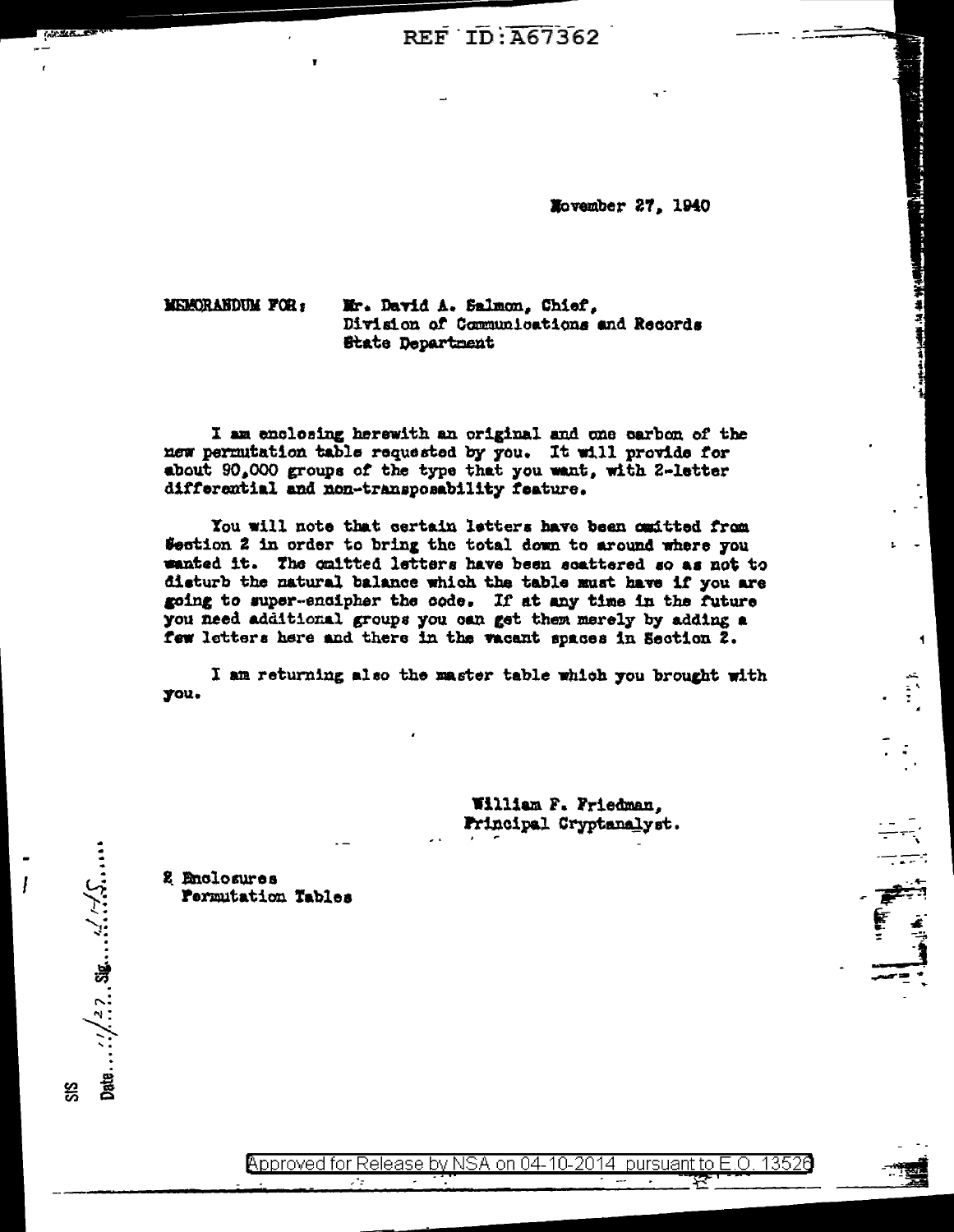REF ID:A67362

|           |                         |                                                                     |              |                  |              |                |                         |              |                           | SECTION 1               |                             |             |                |                              |                              |                      |                            |                       |                |                |           |         |              |                |         |              |                      |  |                                                            | Julie compiled for |  |
|-----------|-------------------------|---------------------------------------------------------------------|--------------|------------------|--------------|----------------|-------------------------|--------------|---------------------------|-------------------------|-----------------------------|-------------|----------------|------------------------------|------------------------------|----------------------|----------------------------|-----------------------|----------------|----------------|-----------|---------|--------------|----------------|---------|--------------|----------------------|--|------------------------------------------------------------|--------------------|--|
|           |                         | BA CA DA  FA GA HA  JA KA LA MA NA  PA CA RA SA TA  VA WA XA  ZA    |              |                  |              |                |                         |              |                           |                         |                             |             |                |                              |                              |                      |                            |                       |                |                |           |         |              |                |         |              |                      |  |                                                            |                    |  |
|           |                         | FE GE HE  JE KE LE ME NE  PE QE RE SE TE  VE WE XE  ZE     BE CE DE |              |                  |              |                |                         |              |                           |                         |                             |             |                |                              |                              |                      |                            |                       |                |                |           |         |              |                |         |              |                      |  |                                                            |                    |  |
|           |                         | JI KI LI HI NI  PI QI RI SI TI  VI WI XI  ZI     HI CI DI  PI GI HI |              |                  |              |                |                         |              |                           |                         |                             |             |                |                              |                              |                      |                            |                       |                |                |           |         |              |                |         |              |                      |  |                                                            |                    |  |
|           |                         | PO QO RO BO TO  VO WO XO  ZO     BO CO DO  FO GO BO  JO KO LO MO NO |              |                  |              |                |                         |              |                           |                         |                             |             |                |                              |                              |                      |                            |                       |                |                |           |         |              |                |         |              |                      |  |                                                            |                    |  |
|           |                         | VU WU XU  2U    BU CU DU  FU GU HU  JU KU LU MU NU  FU GU RU SU TU  |              |                  |              |                |                         |              |                           |                         |                             |             |                |                              |                              |                      |                            |                       |                |                |           |         |              |                |         |              |                      |  |                                                            |                    |  |
|           |                         | $ZY$ BY OX DY  FY OW HY  JY KY LY MY NY  PY QY RY SY TY  VY WY XY   |              |                  |              |                |                         |              |                           |                         |                             |             |                |                              |                              |                      |                            |                       |                |                |           |         |              |                |         |              |                      |  |                                                            |                    |  |
| А         |                         | $\overline{z}$                                                      | $\mathbf{x}$ | V                | T            | $\overline{R}$ | $\mathbf{B}$            | 'N           | ٦.                        | J                       | $\rm H$                     | Ŧ           | $\overline{D}$ | B                            |                              |                      | Ý                          | W                     | U              | S              |           | 0       | $\mathbf{M}$ | K              | I       | G            | E                    |  | AV EZ  UM YQ                                               |                    |  |
| z         | x                       | V                                                                   | Τ            | $\mathbb{R}$     | P            | N              | ī,                      | $\mathbf{J}$ | $\mathbf{H}$              | F                       | $\mathbf D$                 | B           |                |                              | Y                            | W                    | IJ                         | S                     |                | 0              | M         | K       | I            | G              | r,      |              | A                    |  | $\cdots$ $\cdots$ OF UL $\cdots$                           |                    |  |
| ۷         | P                       | $\mathbb{R}$<br>N                                                   | Ρ<br>L       | N<br>J           | L<br>Ε       | J<br>F         | $\mathbf H$<br>D        | F<br>В       | D                         | B                       | γ                           | W           | Y<br>U         | W<br>s                       | $\overline{\mathtt{U}}$<br>Q | S<br>0               | Q                          | 0<br>K                | М<br>I         | Χ<br>G         | I<br>z    | G       | R            |                | А<br>2  | χ            | $\mathbf z$<br>7     |  | $AT \cdots \cdots \overline{UK} \cdots$<br>AS EW  OD UJ YN |                    |  |
| R<br>N    | L                       | J                                                                   | H            | F                | D            | B              |                         |              | Υ                         | π                       | U                           | S           | Q              | $\circ$                      | k                            | $\rm K$              | X<br>I                     | 0                     | Z              |                | A         |         | Ż            | X.             | Y       | Ť            | $\mathbf R$          |  | AR EV IZ OC., YM                                           |                    |  |
| J         | н                       | $\mathbf{F}$                                                        | D            | В                |              |                | Ϋ                       | W            | IJ                        | g                       | Q                           | $\circ$     | N              | K                            | I                            | Q                    | E                          |                       | A              |                | Z         | X       | ÿ            | Τ              | R       | ${\bf P}$    | N                    |  | AG  OB UH YZ                                               |                    |  |
|           | D                       | B                                                                   |              |                  | Y            | Ħ              | IJ                      | 8            | Q                         | 0                       | N                           | 7           | I              | G                            | E                            |                      | А                          |                       | z              | I              | V         | Υ       | R            | ₽              | N       | $\mathbf{r}$ | J                    |  | ET    YK                                                   |                    |  |
| в         |                         |                                                                     | Y            | W                | ΰ            | s              | Q                       | 0            | М                         | $\overline{\mathbf{K}}$ | I                           | G           | È              |                              | A                            | $\bullet$            | 2                          | I                     | V              | Τ              | R         | P       | N            | L              | J       | Η            | F                    |  | E9 IW  UF YJ                                               |                    |  |
|           | Y                       | ₩                                                                   | U            | 8                | Q            | 0              | X                       | X.           | I                         | O                       | I                           |             | А              |                              | Z                            | Х                    | V                          | Τ                     | R              | P              | N         | L       | J            | H              | T       | D            | В                    |  | AN ER IV                                                   |                    |  |
| Т         | $\overline{\mathtt{U}}$ | 8                                                                   | Q            | $\circ$          | M            | K              | I                       | G            | T.                        |                         | A                           |             | Z              | X                            | V                            | Т                    | R                          | P                     | N              | L              | J         | Н       | F            | D              | В       |              |                      |  | AM EQ  UD YH                                               |                    |  |
| 8         | Q                       | 0                                                                   | М            | K                | I            | Q              | E                       |              | A.                        |                         | Z                           | X           | V              | Τ                            | $\mathbf R$                  | P                    | N                          | L                     | $\mathfrak{J}$ | Ε              | F         | D       | В            |                |         | Υ            | π                    |  | AL  IT 0Z UC                                               |                    |  |
| 0         | М                       | $\bf K$                                                             | $\mathbf I$  | Ģ                | E            |                | À                       |              | Z                         | X                       | V                           | T           | $\mathbf R$    | P                            | N                            | I.                   | $\mathfrak{J}$             | $\rm H$               | Ţ              | $\overline{D}$ | $\bf B$   |         |              | Y              | ₩       | U            | S                    |  | AK  IS  UB YF                                              |                    |  |
| X.        | I                       | G                                                                   | E            |                  | A            |                | z                       | x            | V                         | Τ                       | ${\bold R}$                 | ${\bf p}$   | N              | L                            | $\bf J$                      | $\boldsymbol{H}$     | F                          | D                     | В              |                |           | Υ       | Ħ            | U              | 3       | Ç,           | O                    |  | AJ EN IR                                                   |                    |  |
| G         | T<br>А                  |                                                                     | A<br>z       | I                | z<br>Δ       | X<br>Т         | V<br>R                  | Τ<br>P       | ${\tt R}$<br>$\mathbf{F}$ | $\mathbf{P}$<br>L       | $\pmb{N}$<br>$\mathfrak{J}$ | L<br>Η      | J<br>Ţ         | $\, {\bf H}$<br>$\mathbf{D}$ | F<br>В                       | D                    | В                          | Y                     | W              | Y<br>τ         | W<br>S    | U       | S<br>٥       | Q<br>¥         | 0<br>I. | N<br>I       | K<br>G               |  | EM IQ OW  YD<br>XH EL  OV  YO                              |                    |  |
|           | 2                       | χ                                                                   | V            | T                | R            | ₽              | ${\bf N}$               | L            | J                         | $\mathbf H$             | $\vec{\mathrm{r}}$          | D           | В              |                              |                              | Y                    | W                          | U                     | S              | Q              | 0         | ζ.<br>M | K            | I              | G       | E            |                      |  | BK    YB                                                   |                    |  |
| x         | Y                       | Τ                                                                   | $\mathbf R$  | $\mathbf{p}$     | N            | L              | J                       | Η            | F                         | D                       | B                           |             |                | Y                            | ¥                            | $\pmb{\overline{U}}$ | S                          | Q                     | O              | M              | K         | I       | Q            | I.             |         | A            | $\bullet$            |  | AFEJ IN OT UZ                                              |                    |  |
|           | R                       | ${\bf P}$                                                           | N            | Ţ,               | J            | $\, {\bf H}$   | $\overline{\mathbf{x}}$ | $\mathbb D$  | $\mathbf{B}$              |                         |                             | Y           | ¥              | Ū                            | S                            | Q                    | 0                          | $\mathbf M$           | K              | $\mathfrak T$  | Ū         | E       |              | А              |         | Z            | X                    |  | ** ** IM 08 ** **                                          |                    |  |
| P         | у                       | L                                                                   | J            | $\mathbf H$      | Ŷ            | D              | B                       |              |                           | T                       | N                           | U           | 8              | Q                            | 0                            | M                    | K                          | I                     | G              | R              |           | А       | $\bullet$    | $\mathbf{z}$   | x       | V            | Т                    |  | AD RH IL OR                                                |                    |  |
|           | J                       | $\rm H$                                                             | F            | D                | B            |                |                         | Y            | 'n                        | Ū                       | S                           | Q           | ٥              | M                            | K                            | I                    | G                          | E                     |                | A              | $\bullet$ | 2       | χ            | 7              | ፓ       | $\mathbf R$  | P                    |  | AC  IK Ou UW                                               |                    |  |
| П         | P                       | D                                                                   | В            |                  |              | Y              | W                       | IJ           | S                         | Q                       | O                           | lé.         | K              | I                            | G                            | Ã                    |                            | A                     |                | Z              | X         | Ÿ       | T            | R              | P       | N            | L                    |  | EF IJ  UV                                                  |                    |  |
| $\bullet$ |                         | Υ                                                                   | W            | IJ               | S            | Q              | Q                       | М            | K                         | I                       | G                           | E           |                | A                            | $\bullet$                    | Z                    | X                          | V                     | Ţ              | $\bf F$        | ደ         | N       | I,           | $\mathfrak{J}$ | Η       | F            | D                    |  | ED IH 0 UT                                                 |                    |  |
| Y         | ₩                       | π                                                                   | S            | Q                | O            | М              | Κ                       | I            | 0                         | T,                      |                             | A           |                | Z                            | χ                            | Y                    | T                          | R                     | P              | N              | L         | J       | $\mathbf H$  | F              | D       | B            |                      |  | EC  OM US YW                                               |                    |  |
| ΰ         | 8                       | Q<br>x                                                              | 0<br>K       | $\mathbf M$<br>I | $\mathbf{K}$ | I              | $\mathbf G$             | I            |                           | A<br>Z                  | $\mathbf x$                 | Z<br>V      | X              | V<br>$\mathbf R$             | T                            | $\mathbf R$<br>N     | P                          | N<br>${\mathfrak{J}}$ | L              | J<br>F         | $\rm H$   | P<br>B  | D            | B              |         |              | Y                    |  | EB IF OL UR YV                                             |                    |  |
| Q<br>M    | 0<br>$\mathbf K$        | I                                                                   | ٥            | E                | G            | J.<br>A        | $\bullet$               | ٨<br>Ζ       | $\bullet$<br>$\mathbf x$  | Y                       | T                           | $\mathbf R$ | Τ<br>${\bf P}$ | N                            | P<br>L                       | J                    | L<br>$\overline{\text{H}}$ | $\mathbf{f}'$         | H<br>D         | B              | D         |         | γ            | W              | Y<br>U  | γ<br>S       | ņ<br>$\zeta_{\rm g}$ |  | AZ   OK Un<br>$\ldots$ ID OJ $\ldots$ YT                   |                    |  |
| I         | G                       | I                                                                   |              | A                |              | z              | $\bullet$<br>X          | V            | Τ                         | $\mathbf R$             | P                           | N           | Ļ              | J                            | Ц                            | Ţ                    | D                          | $\bf{B}$              |                |                | Y         | Ħ       | U            | 8              | Q       | ٥            | M                    |  | IO   YS                                                    |                    |  |
|           |                         |                                                                     |              | Z                | x            | v              | т                       | R            | P                         | N                       | L                           | J           | $\mathbf H$    | F                            | D                            | B                    |                            |                       |                |                | U         | 8       |              | O              |         | X            |                      |  | AW  IB OH UN YR                                            |                    |  |
|           |                         |                                                                     |              |                  |              |                |                         |              |                           | <b>SECTION 2</b>        |                             |             |                |                              |                              |                      |                            |                       |                |                |           |         |              |                |         |              |                      |  | <b>SECTION 3</b>                                           |                    |  |

tijes p

 $\sim 10$   $\mu$ 

12-18-0-2

 $\mathbf{A}$ 

 $\mathcal{P}_\mathrm{r}$ 

 $\frac{1}{2}$ 

 $\mathbf{r}$ 

 $\sim 0.000$